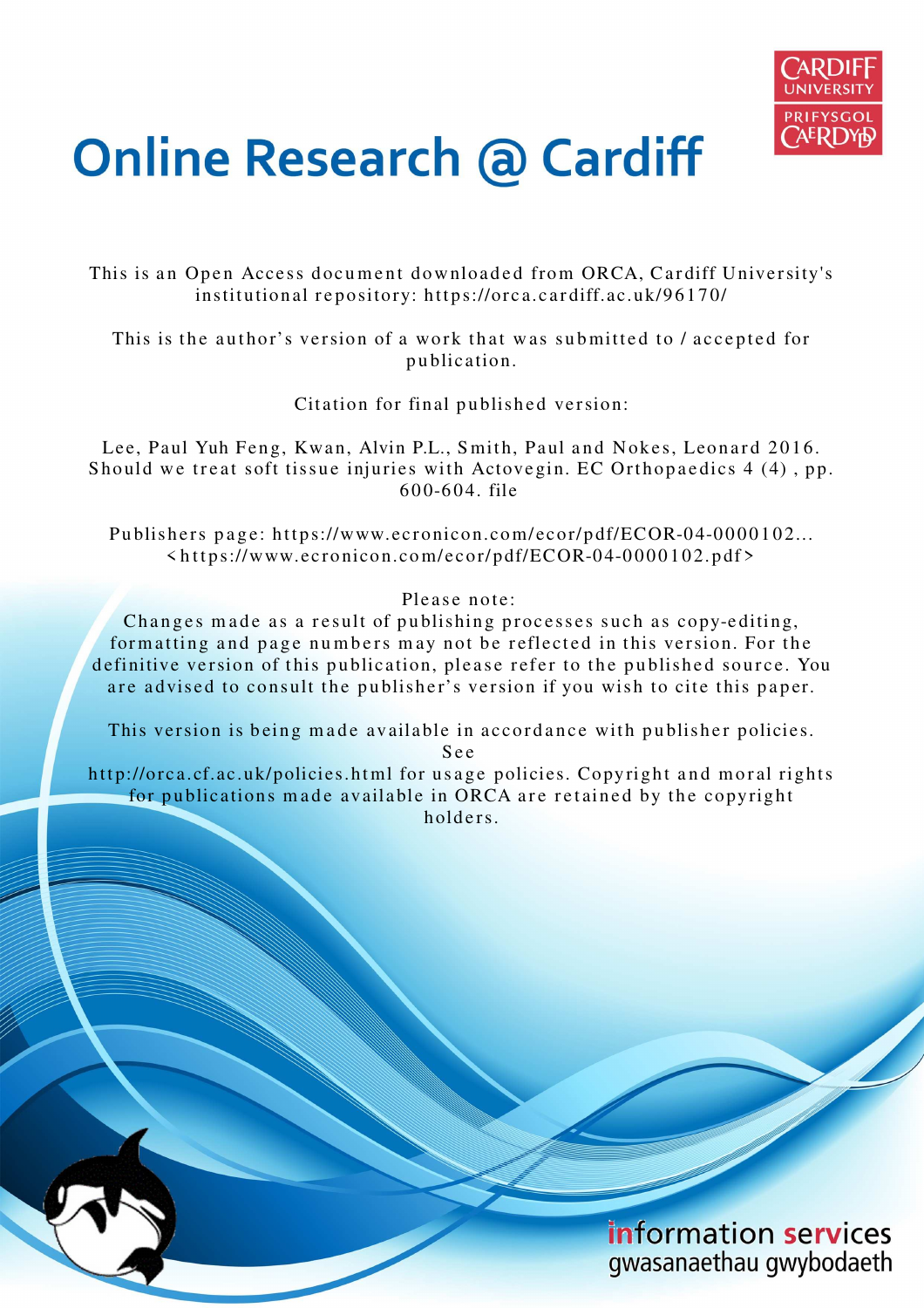# **Title:**

Should we treat soft tissue injuries with Actovegin?

# **Running head:** Actovegin - medicine or doping?

Dr. Paul Lee *MBBch, MFSEM, MSc, PhD, FEBOT, FRCS (T&O)*  Dr. Alvin Kwan  *BSc, PhD* Dr Paul M. Smith *BSc, MSc, PhD*  Prof. Len Nokes  *BEng, MSc, PhD, MBBCh, MD, FIMechE, CEng, PgDipSEM, FFSEM*

# **Corresponding Authors:**

Paul Lee

# **Postal address:**

Health Technology and Digital World Actovegin Research Group

Cardiff School of Engineering

Cardiff University

Queen's Buildings

The Parade

CARDIFF CF24 3AA

Wales, UK

**Mobile:** +44 7764614688

**Email address:** paul@welshbone.com

# **Acknowledgments:**

no financial support, financial interest or benefit is received for this work by any of the authors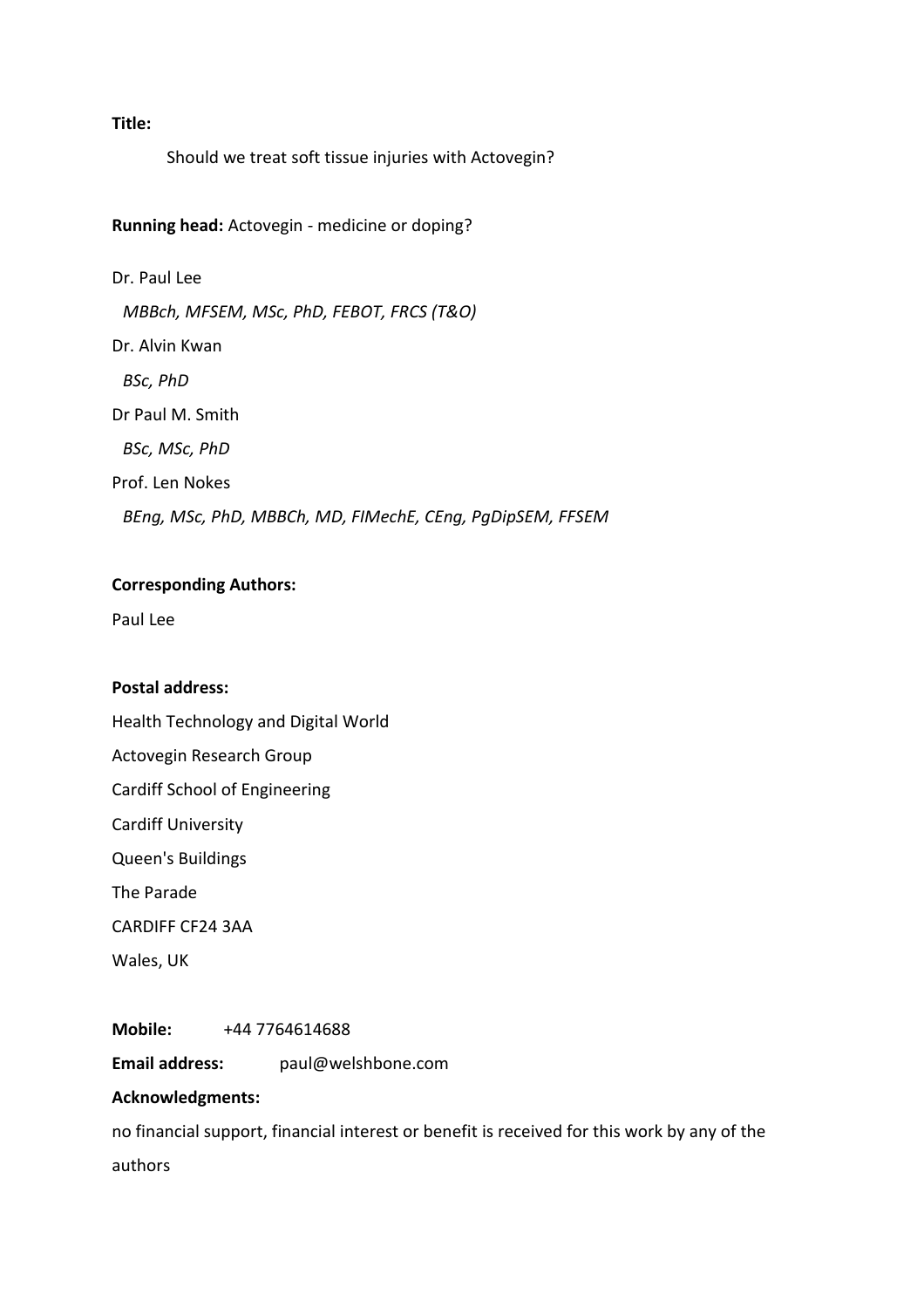# **Abstract:**

Actovegin is a biological drug produced from deproteinised hemodialysate of calf serum with over 50 years of history for its clinical use. There have been many *in vitro* studies to speculate its potential role and mechanism of action in cells; due to the nature of this drug and serum based culture techniques for most *in vitro* experiments, presumptuous conclusions and claims from these studies on performance enhancement should be cautiously interpreted. There have been well-designed human *in vivo* studies suggesting it does not enhance human performance, and has potentially good clinical applications to treat injuries, strokes and diabetes. Recently, evidence has emerged suggesting Actovegin has anti-inflammatory and anti apoptotic effects on injured tissues; further clinical research is needed to define these effects. This article also provides a narrative review of Actovegin summarizing outcomes from recent publications.

### **Abstract Word count**: 136

Keywords Actovegin, doping, soft tissue injury, treatment, sports, orthopaedics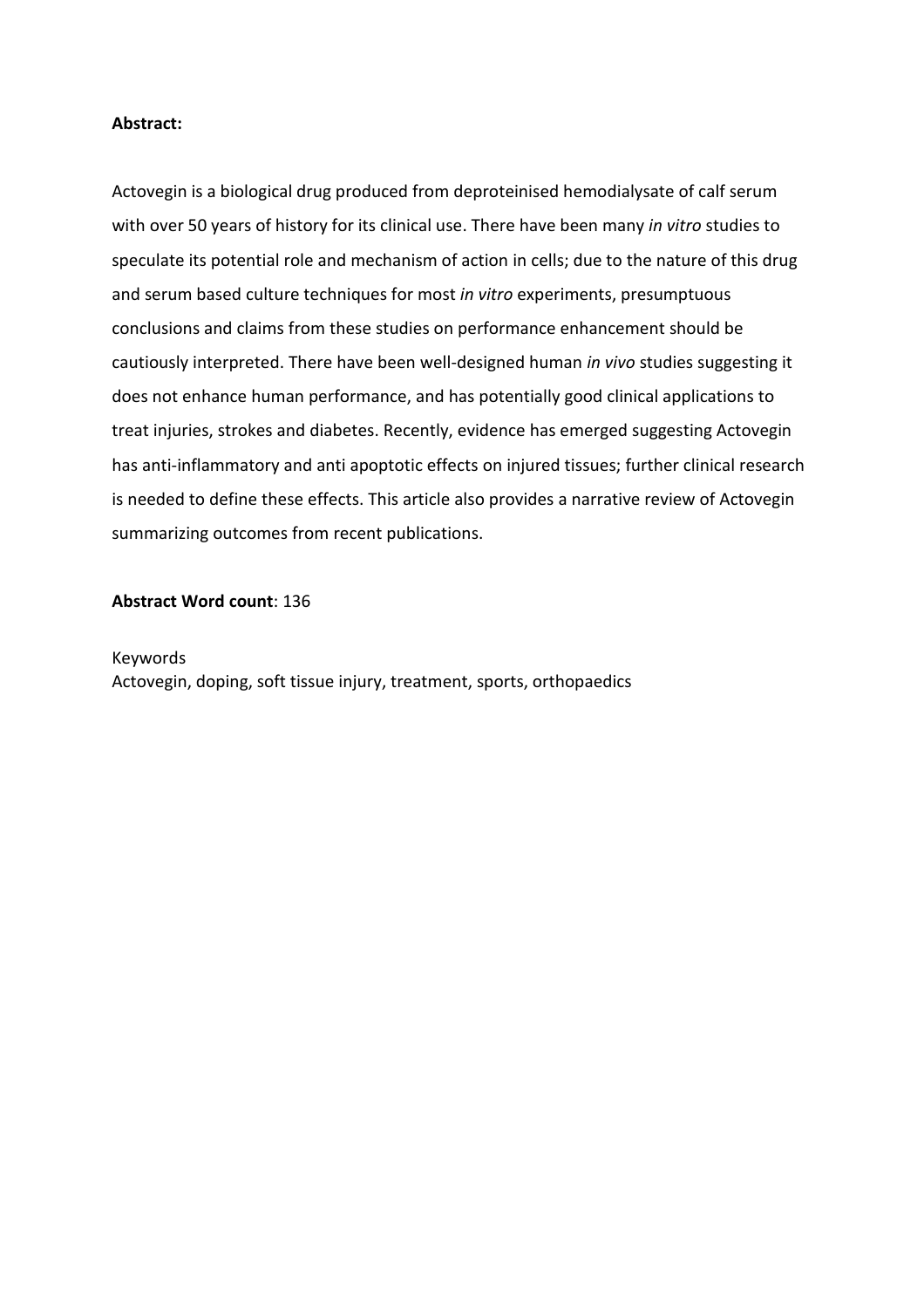Muscle injuries are common in sport and are best treated using a regime of rest, immobilization, compression and physical therapy[7]. However, this so-called "knowledge" is based upon long-standing convention and expert opinion, which at best could be classified as level 4 evidence. It has been suggested that injection therapy might have a role to play in the treatment of muscle injuries[7,14]. Different treatment options such as growth factors have been explored and have demonstrated encouraging therapeutic results[7]. However, due to anabolic properties, treatment approaches incorporating growth factors, autologous blood and autologous conditioned serum are prohibited by the World Anti-Doping Agency (WADA)[22].

#### **Injection Therapy**

Recent developments in Sports Medicine have led to many substances being used in the context of injection therapy[11]. Platelet rich plasma (PRP) and autologous conditioning serum (ACS) have become popular substances of choice for injection therapies – it is alleged that such treatments facilitate muscle healing by optimizing provision of growth factors involved in the regeneration of muscle, as demonstrated by several animal studies[12,13,16]. A recent double-blind, randomized controlled trial by Reurink et al found that there were no statistical or clinical differences between their PRP and placebo groups in the treatment of muscle injuries[16]. Further, there are currently no universally accepted PRP preparation protocols to ensure consistent concentration and quality control between individual injections. The principle of using blood products as a drug to treat muscle is not new, as biological drugs form a major part of pharmaceutical drug development. As medicine has evolved and scientific knowledge continues to develop, a number of "older drugs" could be used in the effective treatment of acute muscle injuries.

#### **Actovegin**

Actovegin (Takeda Pharmaceutical Company Ltd, Osaka, Japan) is a biological drug produced from deproteinised haemodialysate of calf serum with a high standard of quality control. (figure 1) There are over 50 years of history for its clinical use with much *in-vitro* as well as clinical evidence to support its efficacy[1]. Indeed, the role of calf blood derivatives have a well established role in the maintenance of cellular viability and survival *in vitro*, for example, it is commonly used in the form of foetal bovine serum (FBS) supplement in tissue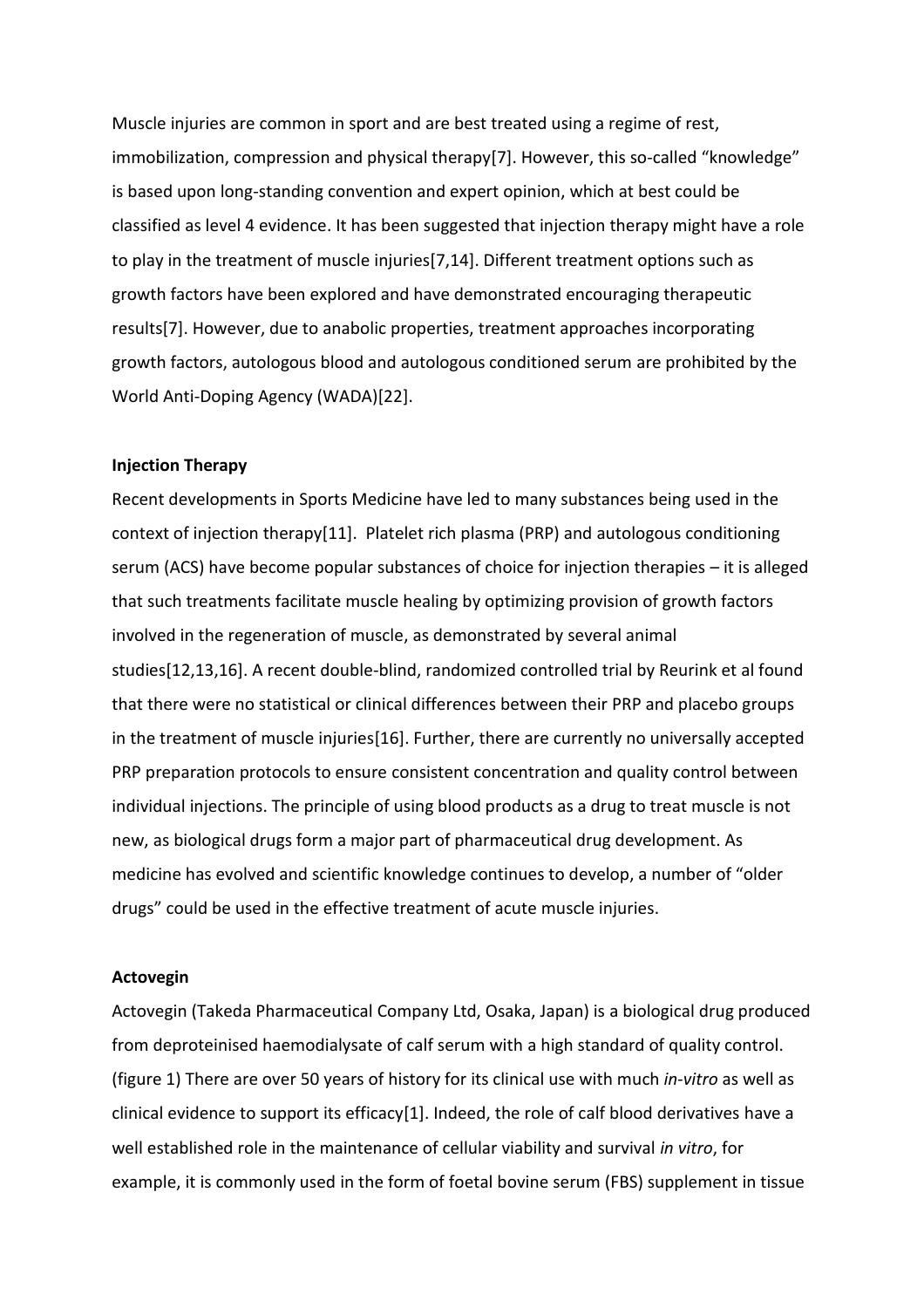culture medium, and the success of many *in-vitro* experiments is dependent on the batch of FBS employed. Therefore, Actovegin can be viewed as a highly controlled and approved form of FBS with an excellent clinical track record for use in human participants.



Figure 1: Actovegin Solution for injection

As noted above, the active component(s) and mechanisms of action of Actovegin have yet to be identified. There is limited supporting evidence concerning the role it might play in the treatment of muscle injuries, and there is no objective evidence pertaining to its properties as an ergogenic aid. Several published clinical studies have investigated its role in muscle injuries with promising results [10,15]. Anecdotally, an unpublished case series with Dr. Hans-Wilhelm Müller-Wohlfahrt's Actovegin, that used a mixture injection regimen, seems to have produced encouraging results, and many high-profile athletes have endorsed the use of Actovegin for the treatment of muscle injuries. Recently, Lee et al reported on the effects of standalone Actovegin injection therapy, which reduced return to play time in injured, professional footballers[10].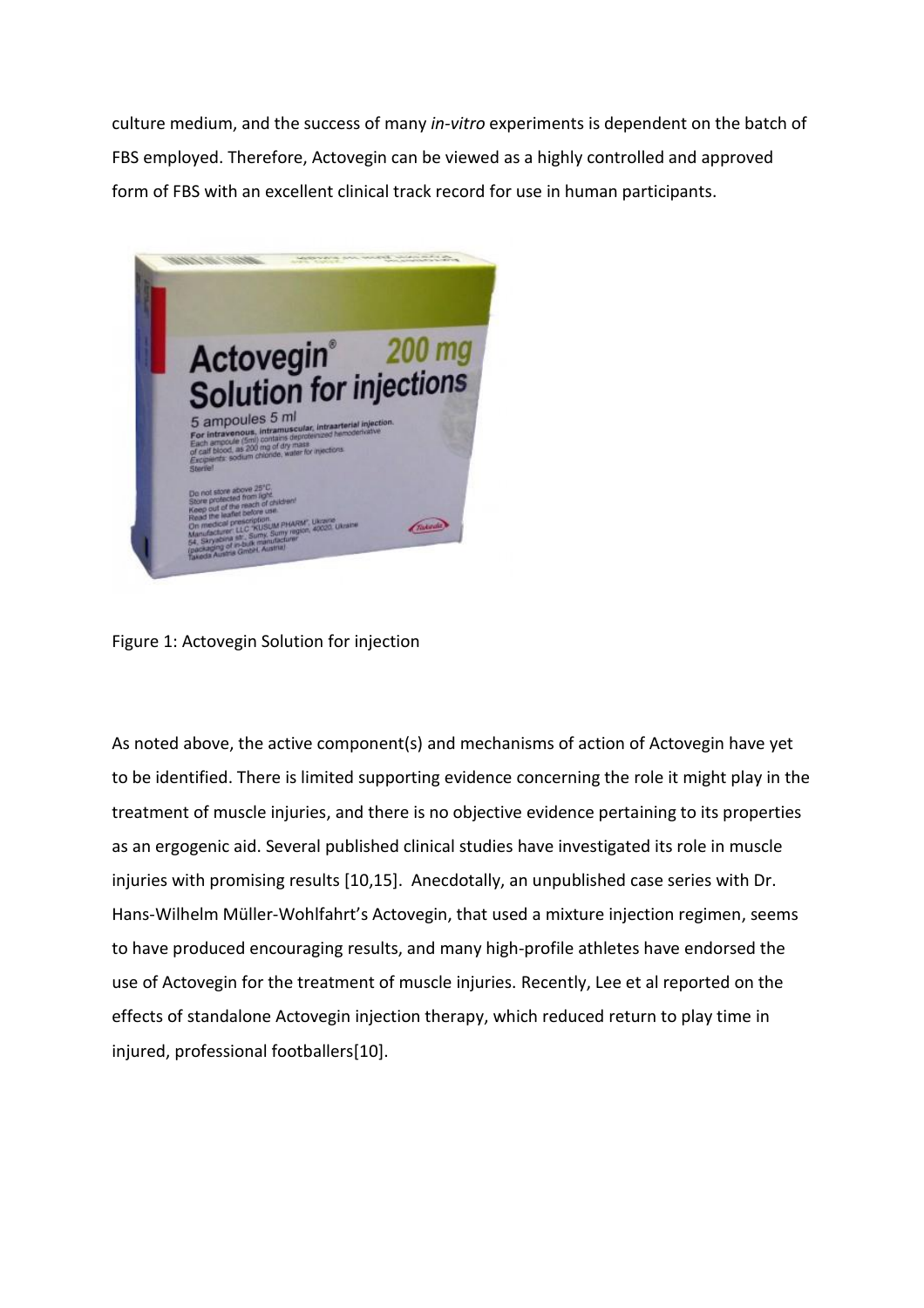#### **Recent controversies on Actovegin**

Actovegin has recently received a great deal of media attention in the field of Sports Medicine. In addition to its use in the treatment of injury, many anecdotal testimonies have suggested that Actovegin is ergogenic, and has the potential to improve athletic performance. In December 2000 the International Olympic Committee (IOC) banned Actovegin under the classification of blood-doping agents. However, two months later the IOC lifted the ban as no indisputable evidence demonstrated that Actovegin had ergogenic properties[21]. In a study with 567 diabetic patients, no improvement of muscle strength or condition was found after treatment with Actovegin infusion for 160 days [24]. A more recent study by Lee et al[9] has provided evidence that Actovegin does not have the potential to enhance athletic performance. These investigators performed a blinded, crossover peak aerobic capacity study in healthy human participants with intravenous Actovegin compared to placebo saline solution as well as a baseline control. No significant differences were observed in peak values for aerobic power, blood lactate concentration and blood glucose concentration. Additionally, values of gross and net efficiency, and calorific energy equivalents associated with  $VO<sub>2</sub>$  were similar[9]. Their results, therefore, confirmed that a maximum, permitted intravenous dose of Actovegin did not improve human peak aerobic capacity[9]. Currently, neither intravenous nor intramuscular injections of Actovegin are prohibited in or out of competition according to the latest search in the Global Drug Reference Online, which is approved by UK Anti-Doping (UKAD), the Canadian Centre for Ethics in Sport (CCES), the United States Anti-Doping Agency (USADA) and WADA [3,22].

# **Recent science on Actovegin**

As a deproteinised hemodialysate, Actovegin does not contain peptide, growth factors or hormone-like substances[17]. Many studies have attempted to identify the active ingredients in Actovegin, but have been unsuccessful. Studies *in vitro* have suggested that Actovegin promotes oxidative metabolism and shifts the redox-balance of the cells in the direction of oxidized substrates, which might protect against hypoxic cell injury[17]. The most important goal of any post-ischaemic therapeutic strategy is the early interruption of the process of cell-damaging events and, ultimately, the avoidance of cell death. Because Actovegin promotes oxidation and energy production, its efficacy was assumed to benefit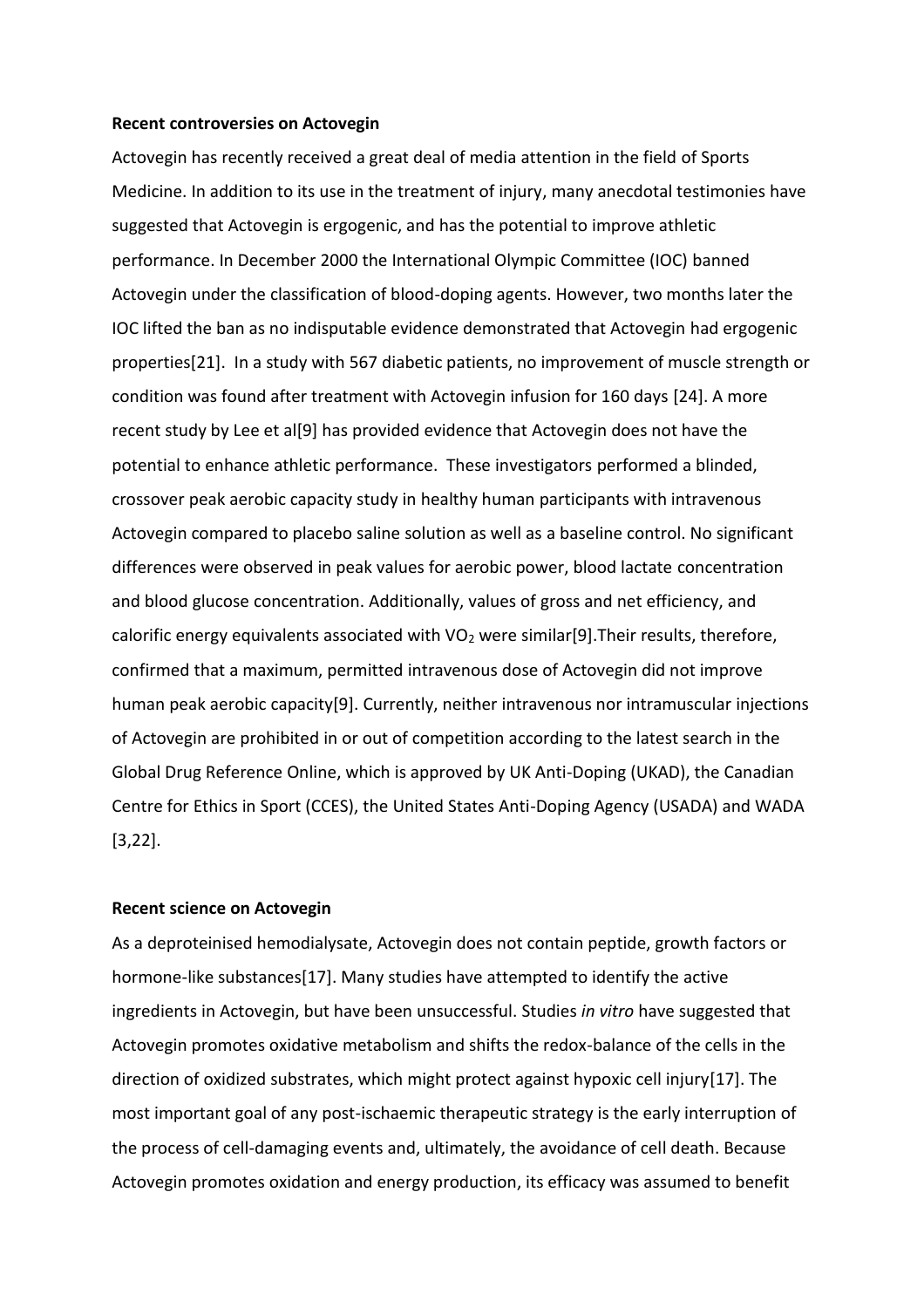post-ischaemic metabolic events. However, current experimental results from a series of studies with human macrophages by the authors using RT-PCR and flow cytometry have tentatively demonstrated a possible role of Actovegin as an anti-inflammatory agent: this is consistent with the finding that Actovegin can reduce the recovery time in mild muscle injuries. Furthermore, incubation of human muscle biopsies with Actovegin resulted in the up-regulation of a number of genes including the anti-apoptotic gene TNFRSF1b. More research would be required to ascertain the biological roles of Actovegin in inflammation and cell survival, but these authors' work has indicated additional roles of Actovegin not directly related to cellular metabolism.

Søndergård et al suggested in their *in vitro* study with human skeletal tissue, that Actovegin can affect mitochondrial oxidative function which is similar to many other *in vitro* studies with different cell types. However, they also made unsubstantiated, speculative claims that this finding could be translated to performance enhancement in humans. The muscle cells in their experiment were treated with a cocktail of chemicals as well as a cytotoxic detergent, saponin, which damages the cells' membrane[19]. Saponin is extremely poisonous to marine creatures, and it can be used as a cytotoxic chemotherapy drug in the treatment of cancers with major side effects[20]. It stimulates both the Th1 immune response and the production of cytotoxic T-lymphocytes, with the serious side-effects of haemolysis of the cells[20]. Clinically, saponin has been used in clinical trials but toxicity associated with sterol complexation remains a major problem[18,20]. Therefore, the experiment performed by Søndergård et al should be viewed as an *in vitro* cell membrane injury study, similar to the scenario of grade I or II muscle injuries, but most certainly should not be interpreted as a performance-based study [19]. As mentioned earlier, work *in vivo* by Lee et al[9] has shown Actovegin did not improve human peak aerobic capacity. Therefore, the *in vitro* finding from Søndergård et al [19] will not necessarily translate to improve performance in terms of aerobic capacity in humans. Nevertheless, results from this study were interesting as they suggested Actovegin had an effect on injured human muscle tissue, which further supports the clinical use of intramuscular Actovegin injections therapy for injuries as used by Lee et al in their clinical study using a group of professional footballers[10].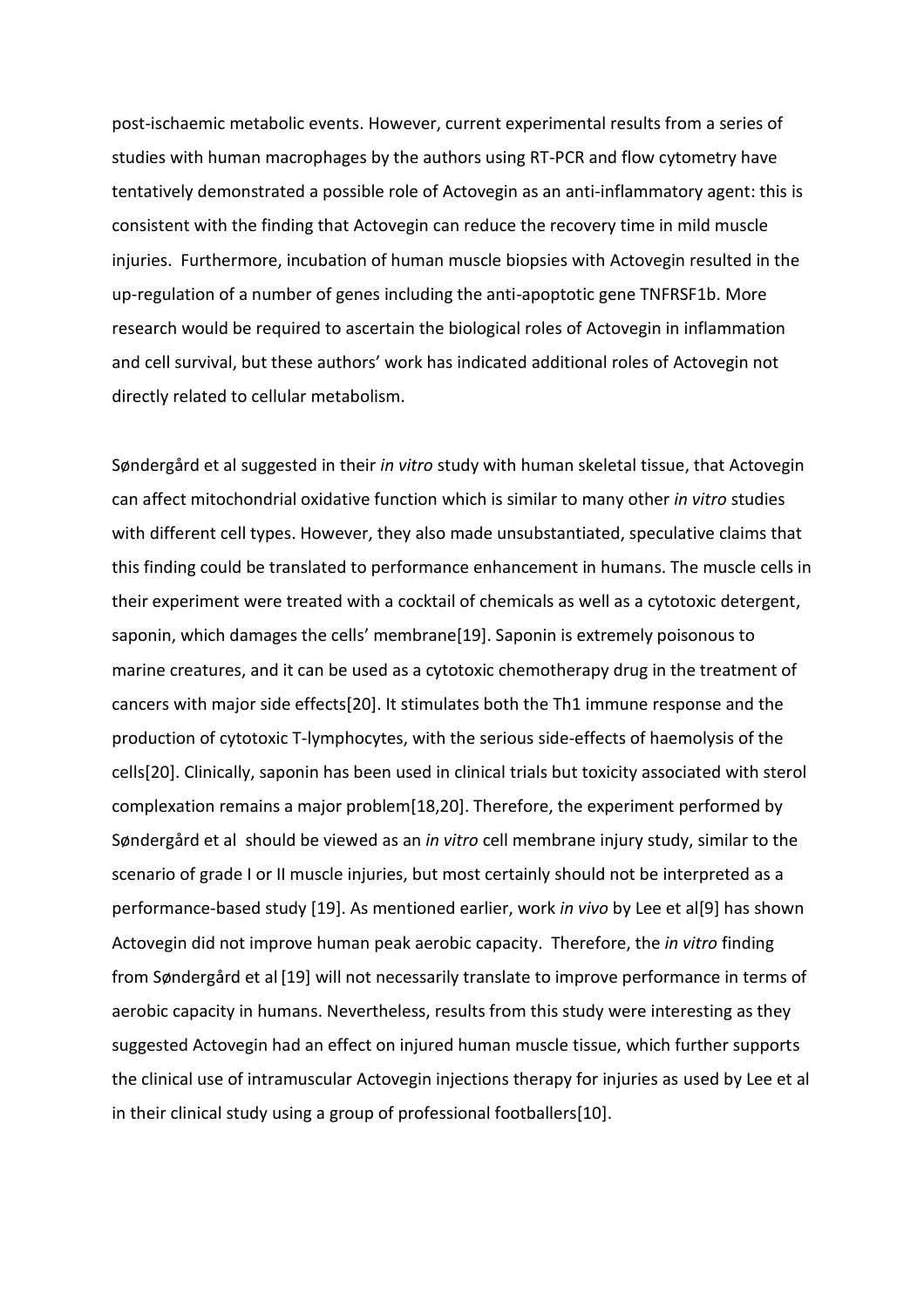Although the exact mechanism of action of this biological drug is yet to be fully understood, recent *in vitro* studies suggest that it has a positive effect on different injured cell types ranging from neuroblastoma cells[23], neutrophils[5] and renal cells[6]. It is clear that Actovegin is not a performance enhancing substance, but has an excellent profile to promote cell repair[1,8]. Further scientific effort of this drug should, therefore, be focused on its application in clinical medicine such as the ARTEMIDA study in patients with poststroke cognitive impairment[4], wound healing and in the treatment of skeletal muscle injuries[1].

# **Injection therapy with Actovegin for soft tissue injuries**

The use of intramuscular Actovegin injections in the treatment of muscle tears was first published by Pfister and Koller[15]. Their partially blinded, case control study included 103 patients, and demonstrated a reduction in recovery time from 8.3 weeks for the control group to 5.5 weeks in their treatment group[15]. However, patients in this study were recruited from a wide variety of sports and at different competitive levels. A criticism of this study relates to the fact that the treatment regimen and rehabilitation protocols employed were not fully standardised, and Actovegin was mixed with local anaesthetics before being injected; it is, therefore, possible that this would have altered the pharmacodynamics and pharmacokinetics of the drug. The final outcomes were based on subjective observations made by patients and clinicians, and there was no objective pre-injury data to compare outcome characteristics to. Lee et al[10] published a study associated with the intramuscular injection of Actovegin used to treat grade I hamstring injuries. Players in the Actovegin treatment group were able to return to play 8 days earlier compared to physiotherapy alone ( $P = 0.033$ )[10]. The patients in this study were professional football players from the same club, hence their physical fitness was comparable and the rehabilitation protocol used was standardised[10].

It is evident, that Actovegin has been clinically used for more than 60 years, and it is evident that the oral, topical, intravenous and intramuscular administration of the drug is safe[1]. Many official governing bodies including WADA, UKAD, CCES and USADA do not prohibit its use. However, it should be noted that Actovegin is not on the British National Formulary and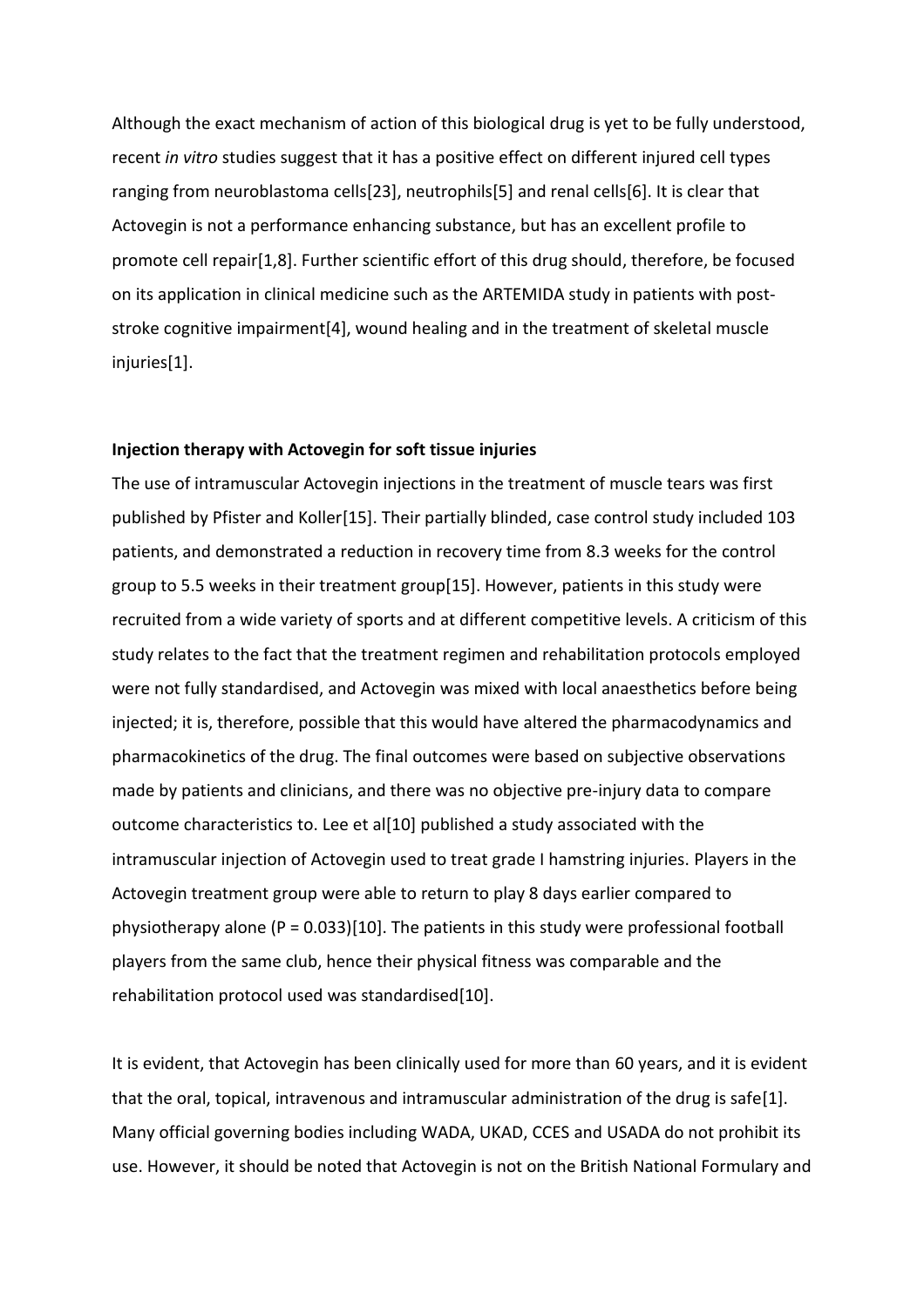Medicines and Healthcare products Regulatory Agency in the UK, and the Food and Drug Administration in the USA has not approved its use.

#### **Conclusion**

The career lifespan of a professional athlete is often short lived, and a shortened recovery time could translate to increased game play and benefit to the team and club. Due to the unique relationship between sports physicians and athletes, individuals are often under pressure to seek the latest "active" or "cutting edge" treatments[2], and athletes are often not interested in being part of a Clinical Trial. Therefore, it is not always possible to recruit a large sample of participants who are professional athletes. There is also much publicity about the use of Actovegin as an ergogenic aid, but such assumptions are founded on speculative and questionable anecdotal evidence. Actovegin is not licensed to treat muscle or soft tissue injuries, and the evidence relating to its effectiveness in this regard is limited. Critics have suggested that Actovegin is nothing more than "snake oil"[2]. Nevertheless, there is published evidence demonstrating its potential for clinical efficacy and safety [4,10,24].

Sport-related muscle injuries are very common, and result in significant morbidity and time lost from training and competitions. Recently, a number of novel treatment options have appeared in the market place. The use of platelet-rich plasma (PRP) and Actovegin has attracted significant interest in Sports Medicine. Although evidence is limited for both of these substances, PRP has received many so-called "expert opinions" and its use has been encouraged. In contrast, views associated with the use of Actovegin are somewhat more tainted, but with the exception of subjective, anecdotal opinion, there is no clear evidence that Actovegin has any ergogenic qualities. Evidence based medicine is an important aspect in modern medicine; we must not reject treatment base on limited evidence. However, we should be cautious in our consideration and interpretation of available evidence, strike a balance between potential risk and benefit associated with treatment, and tailor the use of any therapeutic intervention to the individual athlete's needs.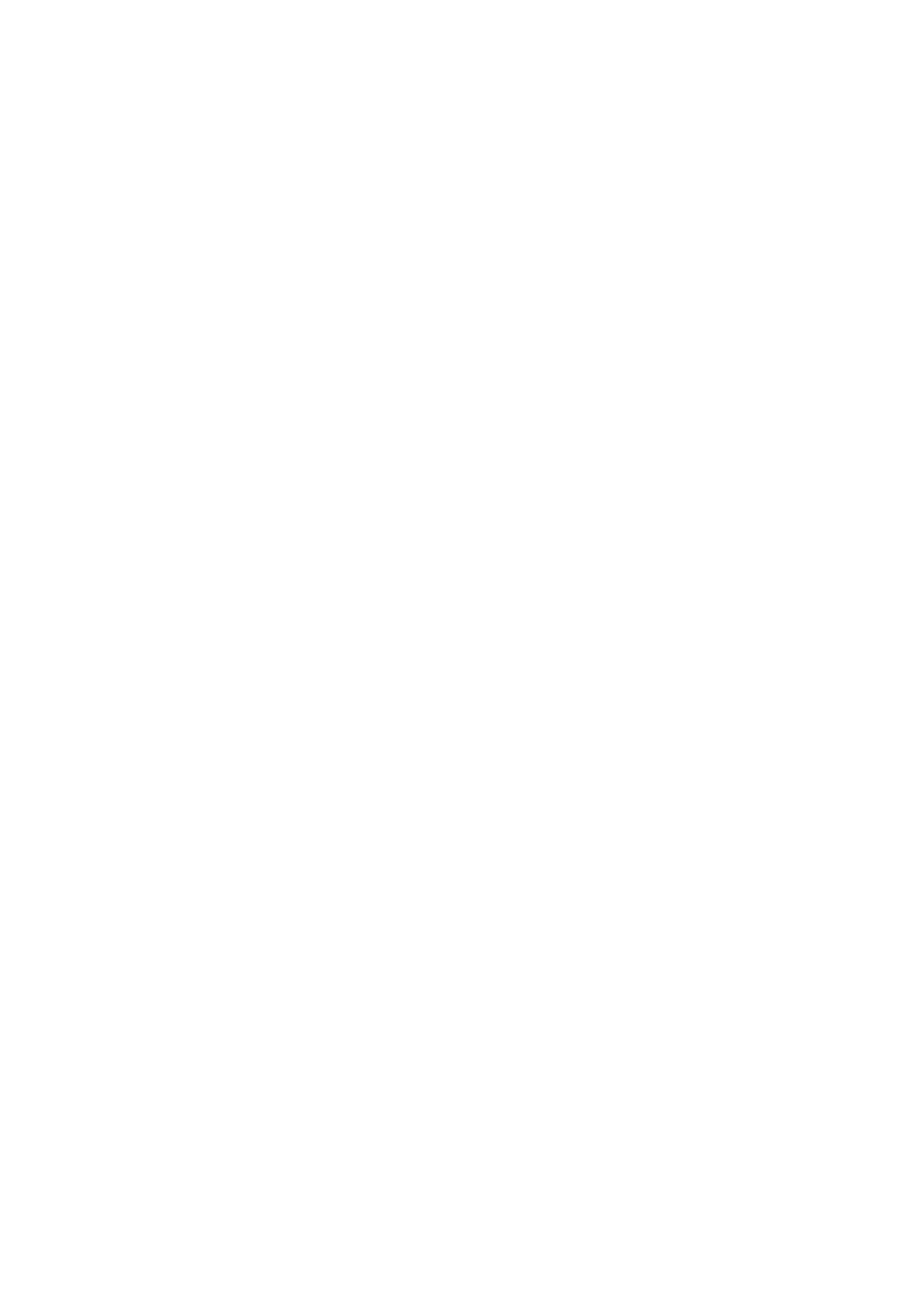# **References:**

- 1. Buchmayer F, Pleiner J, Elmlinger MW, Lauer G, Nell G, Sitte HH. Actovegin(R): a biological drug for more than 5 decades. Wien Med Wochenschr 2011;161:80-88
- 2. Franklyn-Miller A, Etherington J, McCrory P. Sports and exercise medicine- specialists or snake oil salesmen? Br J Sports Med 2011;45:83-84
- 3. Global DRO. 2016. The Global Drug Reference Online [Online]. Available: <http://www.globaldro.com/Home>[Accessed 17/5/2016 2016].
- 4. Guekht A, Skoog I, Korczyn AD, Zakharov V, Eeg M, Vigonius U. A Randomised, Double-Blind, Placebo-Controlled Trial of Actovegin in Patients with Post-Stroke Cognitive Impairment: ARTEMIDA Study Design. Dement Geriatr Cogn Dis Extra 2013;3:459-467
- 5. Gulevsky AK, Moiseyeva NN, Gorina OL. Influence of low molecular (below 5 KD) fraction from cord blood and actovegin on phagocytic activity of frozen-thawed neutrophils. Cryo letters 2011;32:131-140
- 6. Gulevsky AK, Trifonova AV, Lavrik AA. Stimulating effect of cord blood fraction below 5 kDa and actovegin on cell growth of permanent cell lines. Cell and Tissue Biology 2011;5:144-150
- 7. Laupheimer MW, Silva AD, Hemmings S. Injection therapies in muscle injuries: A systematic review. Int Musculoskelet Med 2015;37:170-177
- 8. Lee P, Kwan A, Nokes L. Actovegin--Cutting-edge sports medicine or "voodoo" remedy? Curr Sports Med Rep 2011;10:186-190
- 9. Lee P, Nokes L, Smith PM. No effect of intravenous Actovegin(R) on peak aerobic capacity. Int J Sports Med 2012;33:305-309
- 10. Lee P, Rattenberry A, Connelly S, Nokes L. Our experience on Actovegin, is it cutting edge? Int J Sports Med 2011;32:237-241
- 11. Maffulli N. Republished editorial: Autologous blood products in musculoskeletal medicine. Br J Sports Med 2014;48:1392-1393
- 12. Moraes VY, Lenza M, Tamaoki MJ, Faloppa F, Belloti JC. Platelet-rich therapies for musculoskeletal soft tissue injuries. The Cochrane database of systematic reviews 2014;4:CD010071
- 13. Mosca MJ, Rodeo SA. Platelet-rich plasma for muscle injuries: game over or time out? Curr Rev Musculoskelet Med 2015;8:145-153
- 14. Orchard JW, Best TM, Mueller-Wohlfahrt HW, Hunter G, Hamilton BH, Webborn N, Jaques R, Kenneally D, Budgett R, Phillips N, Becker C, Glasgow P. The early management of muscle strains in the elite athlete: best practice in a world with a limited evidence basis. Br J Sports Med 2008;42:158-159
- 15. Pfister A, Koller W. [Treatment of fresh muscle injury]. Sportverletz Sportschaden 1990;4:41-44
- 16. Reurink G, Goudswaard GJ, Moen MH, Weir A, Verhaar JA, Bierma-Zeinstra SM, Maas M, Tol JL, Dutch HITsI. Rationale, secondary outcome scores and 1-year follow-up of a randomised trial of platelet-rich plasma injections in acute hamstring muscle injury: the Dutch Hamstring Injection Therapy study. Br J Sports Med 2015;49:1206-1212
- 17. Schonwald D, Sixt B, Machicao F, Marx E, Haedenkamp G, Bertsch S. Enhanced proliferation of coronary endothelial cells in response to growth factors is synergized by hemodialysate compounds in vitro. Res Exp Med (Berl) 1991;191:259-272
- 18. Skene CD, Sutton P. Saponin-adjuvanted particulate vaccines for clinical use. Methods 2006;40:53-59